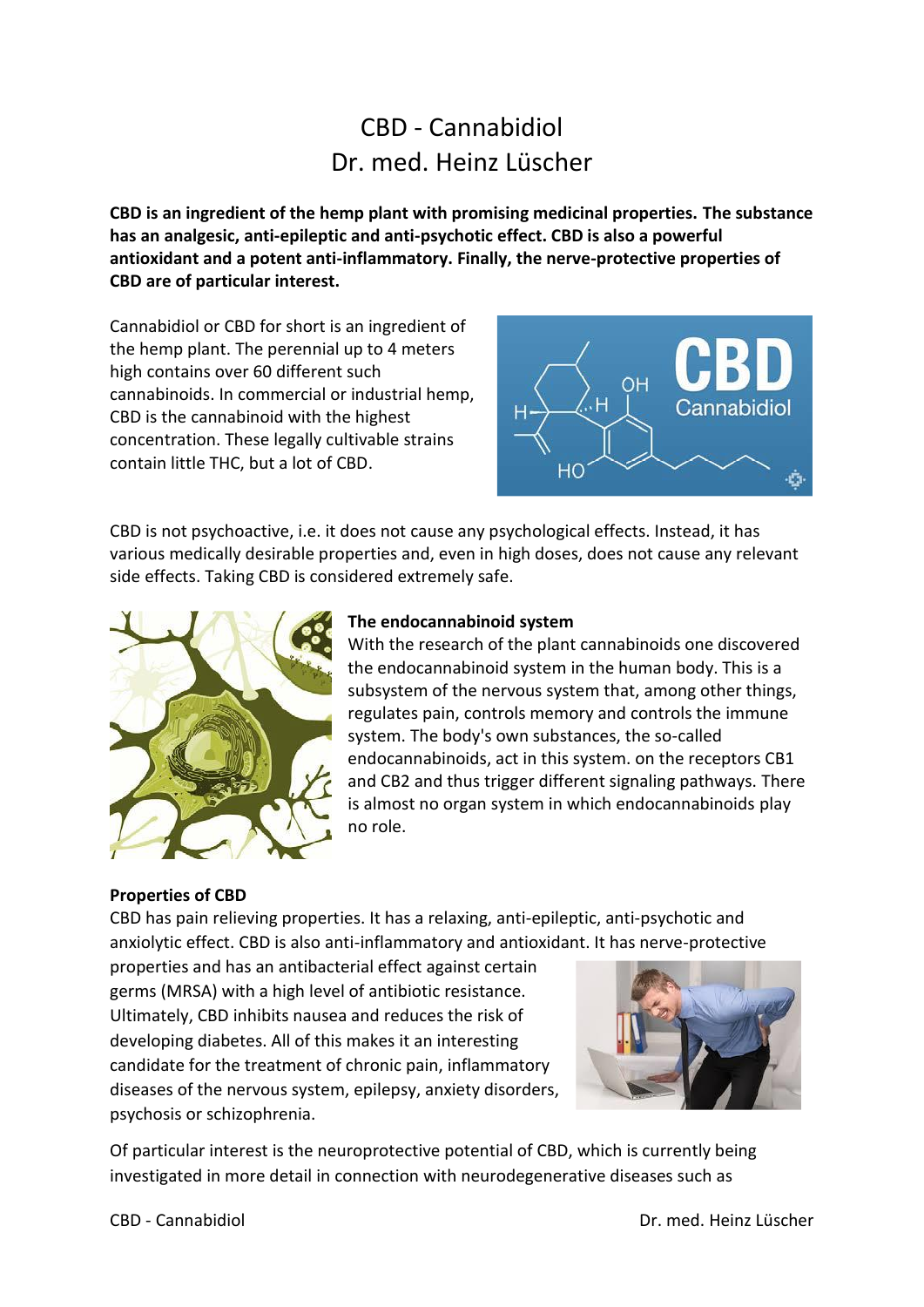Alzheimer's, Parkinson's, Huntington's disease or amyotrophic lateral sclerosis (ALS). CBD seems to be able to reduce harmful phenomena such as neuroinflammation, an excess of the neurotransmitter glutamate (which can lead to the death of nerve cells = excitotoxicity), oxidative stress and nerve degeneration in the brain. CBD could

continue to be a candidate for the treatment of inflammatory bowel diseases such as ulcerative colitis or Crohn's disease.

# **Mechanisms of action of CBD**

CBD works in the body in many different ways. According to the CBD expert Dr. med. Franjo Grotenhermen, the following mechanisms of action are among the most important:



• CBD also stimulates the vanilloid receptor type 1

maximum effect, similar to capsaicin im

Cayenne pepper. That explains part of the

pain relieving effects of CBD.

• CBD further relieves inflammatory and neuropathic pain. This suppression of chronic pain stimuli by CBD is probably mediated by the glycine receptor.

• CBD inhibits the breakdown of the body's own cannabinoid anandamide and thus increases its concentration. The observed antipsychotic effects of CBD are attributed to this increase in anandamide levels.

• CBD strengthens the signaling effect of adenosine. This endogenous substance blocks the release of activating and invigorating neurotransmitters (= messenger substances in the nervous system). This is the mechanism by which some of the anti-inflammatory effects of CBD could be based. Another reason CBD has anti-inflammatory effects is because it binds to the GPR55 receptor.

• CBD is a powerful antioxidant (= free radical catcher). CBD has been shown to prevent oxidative damage at least as well as vitamin C or vitamin E.

• CBD inhibits the reproduction of certain brain tumor cells (glioma cells) by causing their autophagy, a form of cell destruction.

• Researchers have been studying the anti-cancer effects of CBD for several years. It has been shown that CBD inhibits the formation of new blood vessels in tumor tissues.

• CBD binds antagonistically (i.e. as an opponent) to the CB1 receptor and therefore inhibits several effects of THC.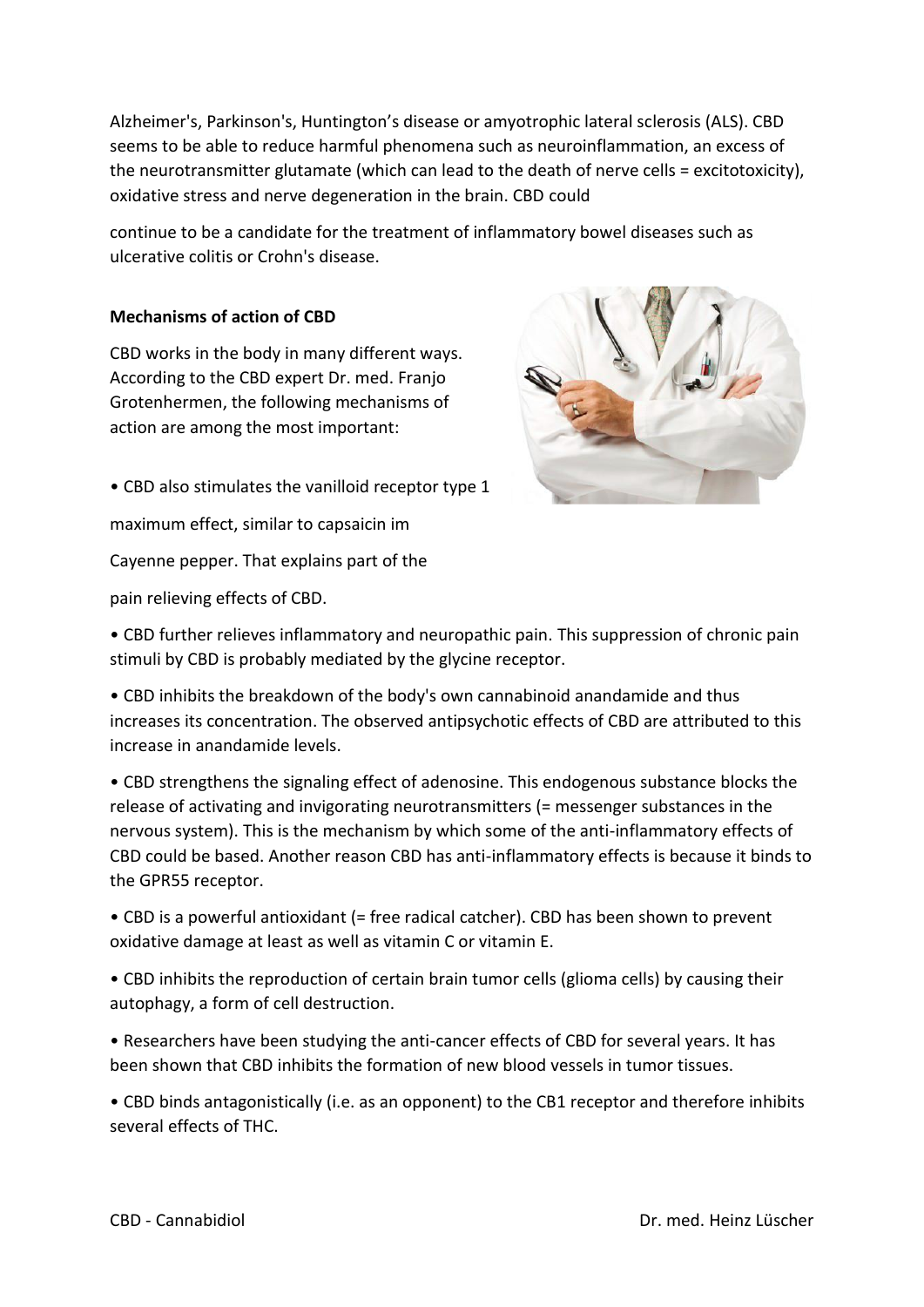What is remarkable is the fact that CBD only weakly interacts with the receptors of the endocannabinoid system. Rather, its effect comes from the fact that it inhibits the breakdown of the body's own endocannabinoids. By taking CBD, the effects of the body's own substances can be extended and strengthened.

#### Dosage of CBD



CBD is effective from doses of 10 to 40 mg. Depending on the treatment goal, it can also be used in high doses (up to 800 mg for adults). For children, dosages between 2 and

Mehr zu diesem AusgangstextFür weitere Übersetzungsinformationen ist ein Ausgangstext erforderlich.

Experience in children with epilepsy shows that everyone reacts differently to CBD. For some children, even small doses were sufficient, while for others high doses were necessary and third parties did not respond at all to treatment with CBD.

Medical uses of CBD

• CBD and pain

CBD is a promising pain reliever. This clearly applies to nerve pain and pain that arises due to inflammation. In these cases, CBD can simultaneously reduce inflammation and reduce the sensation of pain. CBD has proven to be effective in combating pain in multiple sclerosis. However, CBD is effective for other types of pain as well.



• CBD and migraines

Although the causes of migraines are still largely unknown, the severe headaches seem to be related to nervous inflammation. Genetic studies further indicate that an existing migraine tendency could be associated with a lack of CB1 receptors in the brain. CBD could help here by inhibiting the breakdown of anandamide and this messenger substance is available at least in a higher concentration for interaction with the remaining CB1 receptors.

CBD - Cannabidiol Dr. med. Heinz Lüscher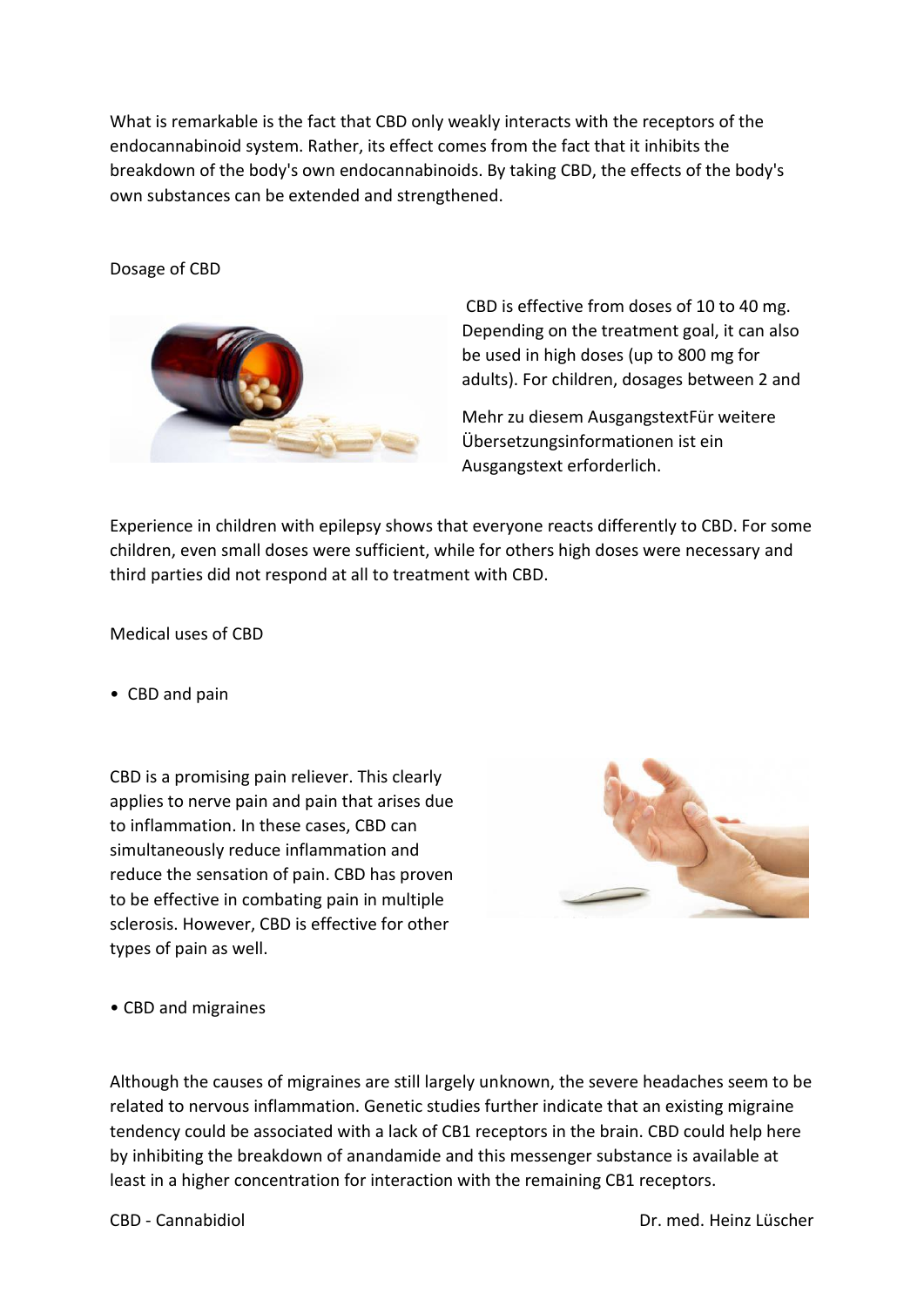## • CBD and epilepsy

In some forms of epilepsy, CBD is able to suppress the seizures effectively without being neurotoxic or causing a habituation effect that would require a constant increase in the dose. This is especially true of certain genetic forms of epilepsy in children. In studies, half of the patients taking CBD stopped having seizures, while 38% experienced at least partial improvement. The story of a 5-year-old girl from the USA who suffered from a rare form of epilepsy and ended up having up to 300 seizures per day is known. Because no more medication helped, the parents finally resorted to an extract from a CBD-rich hemp variety. That helped: the seizures reduced from hundreds a day to one a week. The girl can eat, talk and even ride a bike again.

• CBD and Alzheimer's

With Alzheimer's disease, the brain increasingly atrophies. Possible reasons are an inflammatory reaction in the nerve tissue, deposits in the brain, the death of nerve cells and oxidative stress. Various studies show that CBD treatment can effectively reduce the inflammatory response in the brain. In addition, CBD reduces oxidative stress and protects the nerve cells from dying or degeneration.

#### • CBD and Parkinson's



Parkinson's is a slowly progressing neurodegenerative disease, which can show various symptoms from the well-known tremor to restricted mobility to muscle stiffness. One of the reasons is the death of dopamineproducing nerve cells in the brain. According to studies, CBD can reduce this loss of dopamine. In addition, the psychotic symptoms of Parkinson's patients could be reduced.

• CBD and ALS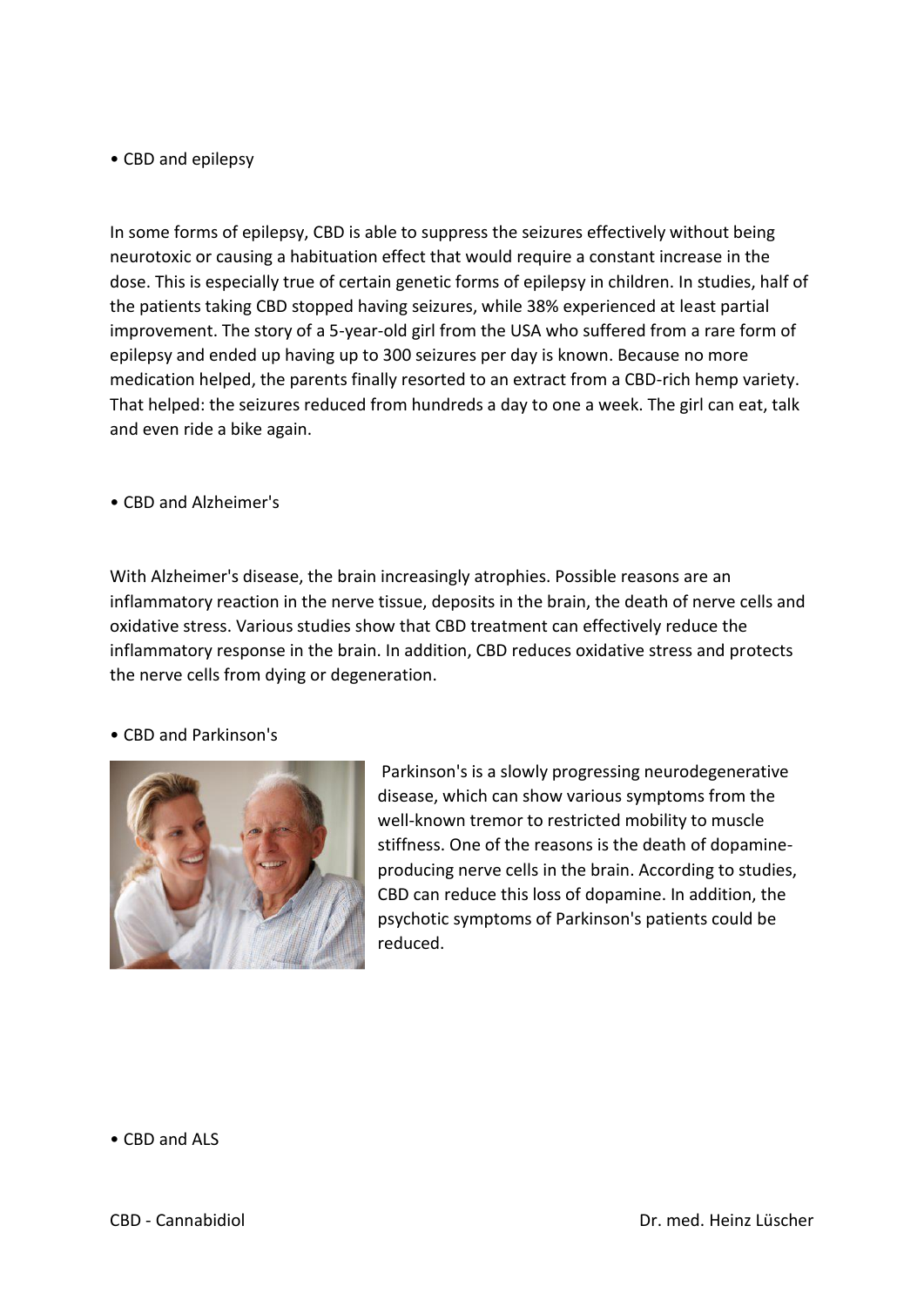Amyotrophic lateral sclerosis (ALS) is a degenerative disease of the motor nervous system that leads to paralysis and muscle weakness. Studies consistently show that CBD could stop or at least delay the degeneration of nerve cells caused by ALS. This is due to its ability to bring the balance of the neurotransmitter glutamate into balance, to reduce oxidative stress and to dampen local inflammatory reactions.



• CBD and schizophrenia

While THC can promote the onset of psychosis, CBD does exactly the opposite. In a doubleblind study from 2012, CBD supplements were just as successful as drugs in patients with acute schizophrenia - but with far fewer side effects. Experts unanimously assume that this is related to the described increase in anandamide levels caused by CBD.

• CBD and cancer

Several studies show CBD's anti-cancer properties. In a study, CBD triggered programmed cell death in breast cancer cells. A reduction in viability and induction of cell death by CBD has also been observed in leukemia cells. The same applies to prostate cancer cells. In cell experiments, CBD inhibited the formation of metastases in lung cancer. Another anti-cancer effect is that CBD inhibits the formation of new blood vessels in tumors. Treatment with CBD is not an alternative to normal cancer therapy, but it can be a useful addition.

• CBD and addictions

There is evidence of a therapeutic potential for CBD in the case of addiction to THC, nicotine and opiates. CBD appears to be able to alleviate withdrawal symptoms. In a study \*, smokers who were willing to quit using CBD found it easier to give up cigarettes than a comparison group who received a placebo. The number of cigarettes smoked fell by around 40% in the CBD group, while there was no decline in the control group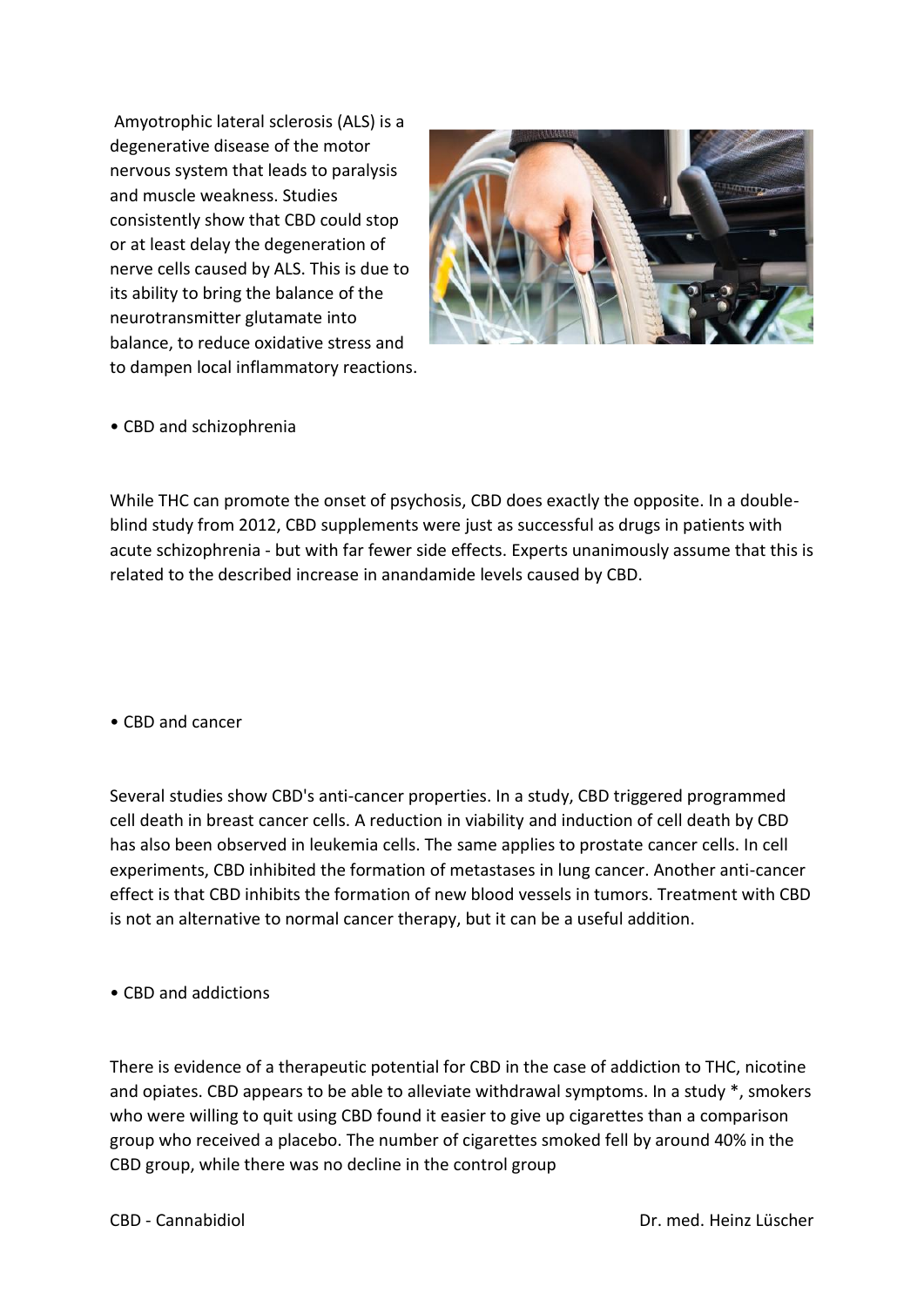g in tobacco consumption.

\* Morgan et al. (2013): Cannabidiol reduces cigarette consumption in tobacco smokers: preliminary findings. Addictive Behaviors 38 (9): pp. 2433-2436.



CBD has a preventive or curative effect on the following diseases:

Neurological diseases

- Alzheimer's
- Parkinson's
- Multiple Sclerosis (MS)
- Amyotrophic lateral sclerosis (ALS)
- Huntington's Disease, Huntington's Disease (HD)
- brain tumors
- epilepsy
- Peripheral neuropathies

Psychiatric illness

- Quitting smoking and smoking weed
- Anxiety (phobias)
- Mild schizophrenia

Pain

- Nerve pain
- migraines
- muscle spasms
- Arthrosis

Drug interactions